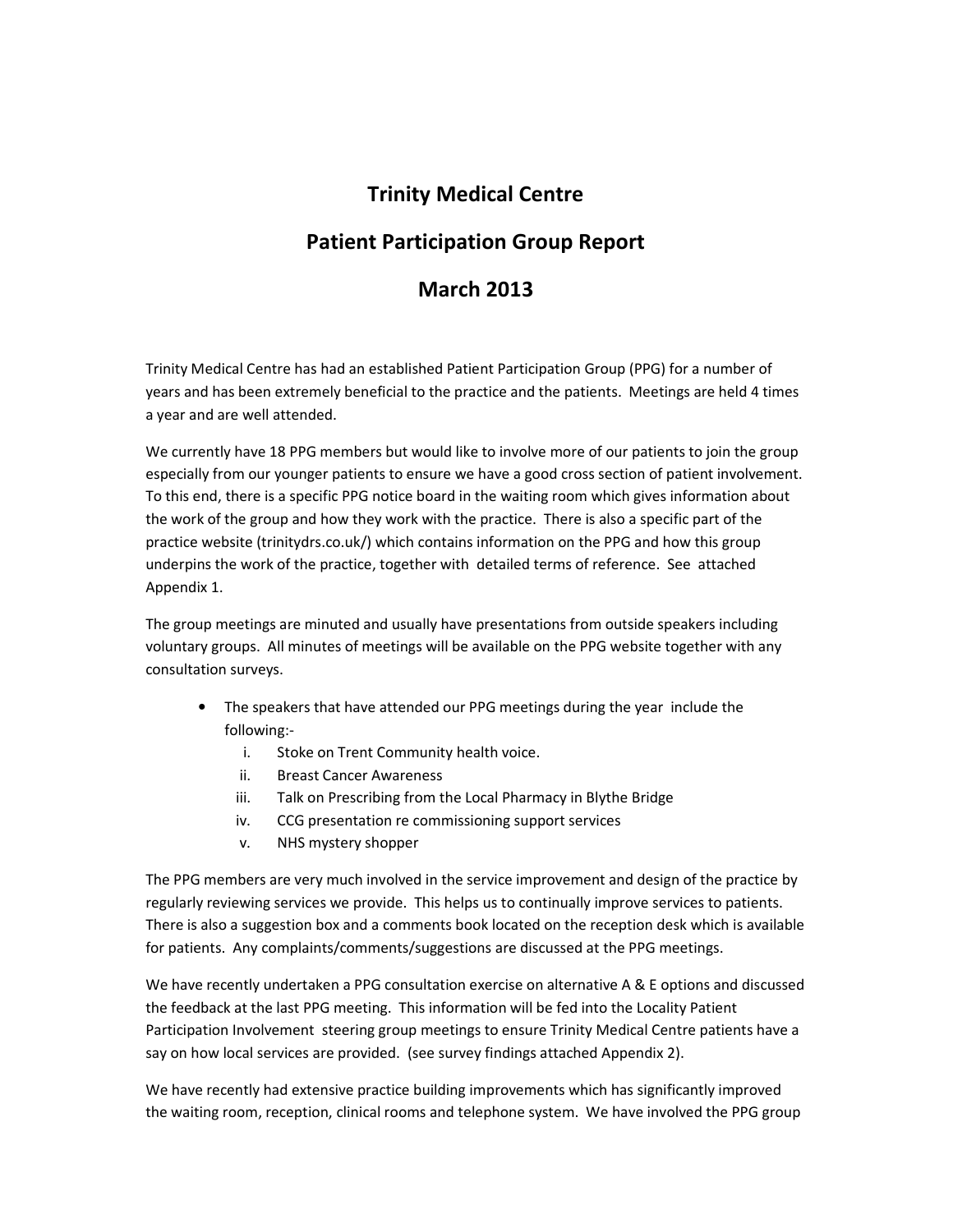in the changes and it is planned that a second patient questionnaire will be undertaken after Easter to gain patient feedback on the new practice improvements.

Loretta Boswell

Practice Manager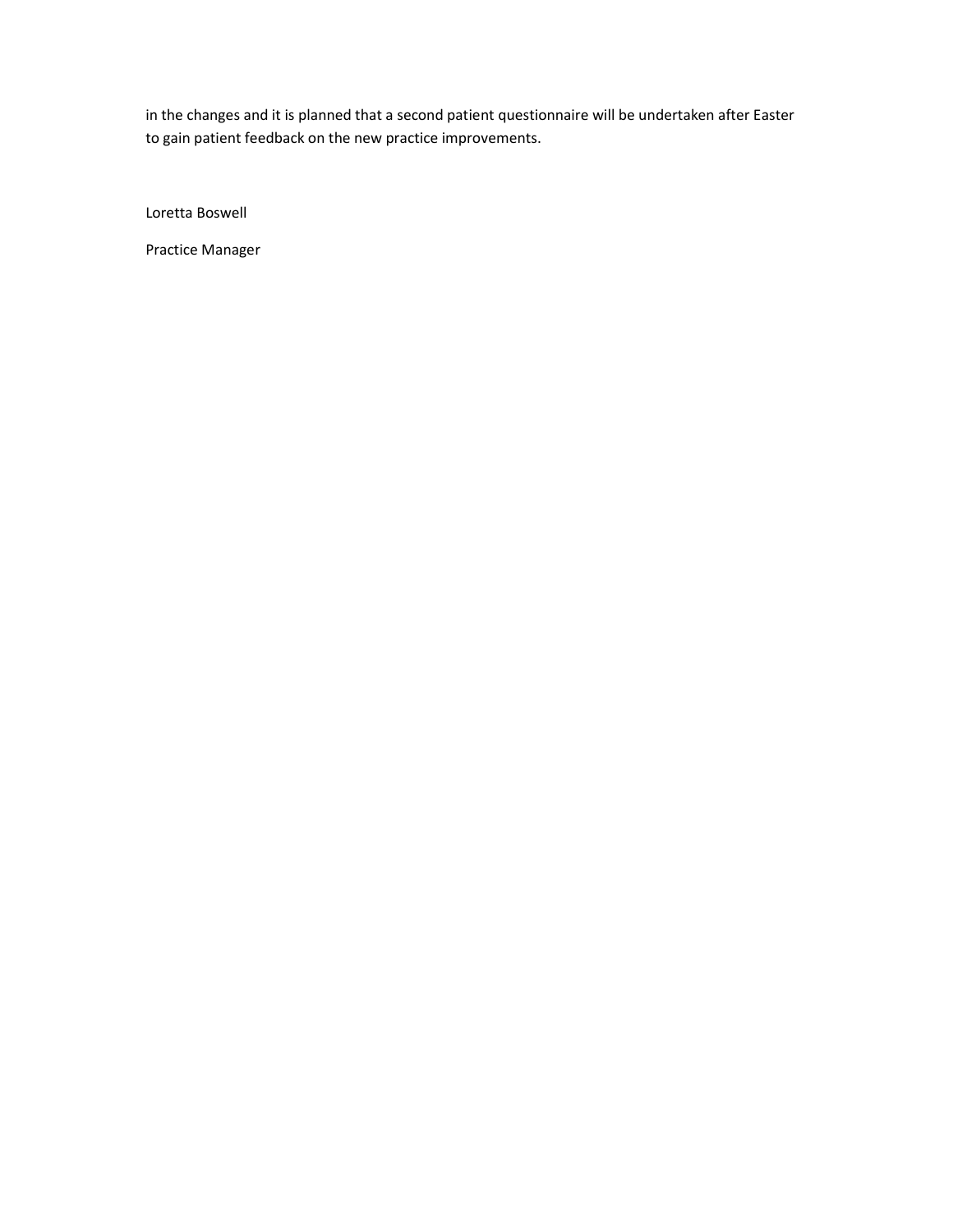Appendix 2

# MEMBER'S FEEDBACK FROM CCG / URGENT CARE (POSTAL SURVEY)

## Twelve members returned their forms and the following gives a breakdown of the feedback received.

### Preference for non urgent medical problems

| <b>COMMUNITY HOSPITAL</b> | <u>OR</u> | UHNS |  |
|---------------------------|-----------|------|--|
| 10                        |           |      |  |

### What services have you used as an alternative to A&E in the last 12 months

| PHARMACY                          | 8 |
|-----------------------------------|---|
| <b>NHS DIRECT</b>                 | 2 |
| <b>HANLEY HEALTH</b>              | 1 |
| <b>NEWCASTLE MEDWAY</b>           | 0 |
| <b>THE HAYWOOD WALK IN CENTRE</b> | າ |
| NSUC (OUT OF HOURS)               |   |

### Breakdown of Members comments

Several members had used the Longton Cottage Hospital and found it easy to access and car parking facilities were good.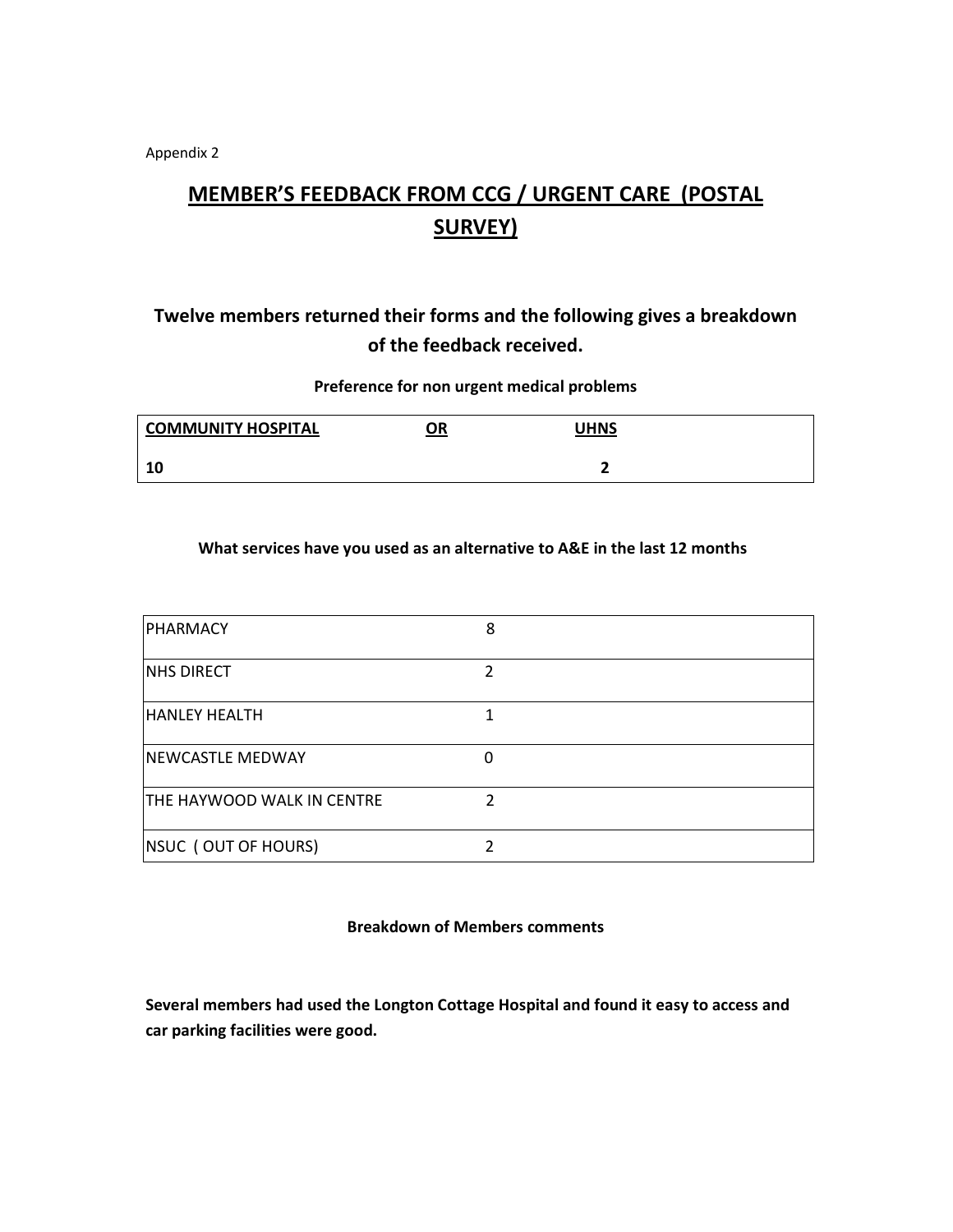The Haywood walk in centre is a minor injury centre which provides good car parking facilities, however it was difficult to get to especially for people without transport – however the facilities offered were excellent.

Members felt that the southern end of the city of Stoke was sadly lacking in medical facilities. Could we make more use out of the new Meir Health Centre??.

Several members had accessed health information from our local pharmacy, and it was noted that Trinity Medical Centre + Blythe Pharmacy worked well as a Team.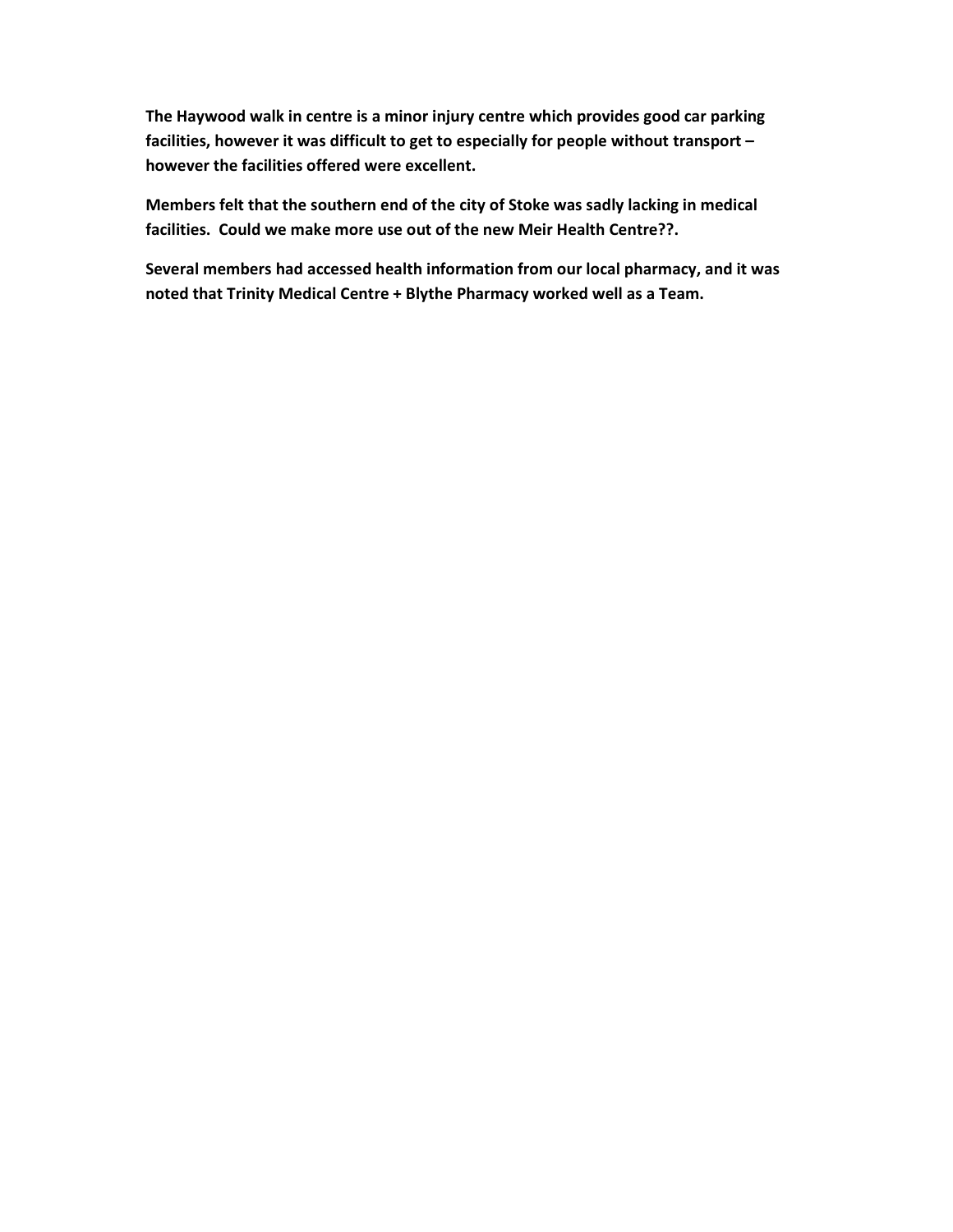Appendix 1

## **Patient Involvement – Terms of Reference of the group**

### **What is a Patient Participation Group (PPG)?**

### **Patient participation is:**

Patients working with the practice to:

- contribute to the continuous improvement of services;
- foster improved communication between the practice and its patients;
- help patients to take more responsibility for their health; and
- provide practical support and help to implement change

### **Varied to suit local needs**

• Each group determines its own activities according to the needs of the community and the practice itself.

#### **Based on co–operation**

- PPGs work by building a relationship between the practice and its patients that breaks down barriers and shares information.
- PPGs can develop to influence the wider NHS, most notably the decisions that are made on behalf of patients about the services that are to be available to them.

### **Patient participation is not:**

A forum for complaints

• Clear ground rules are needed to ensure that PPG members do not use the PPG as a vehicle to resolve their own personal issues (however, PPGs often lead to a reduction in the number of complaints overall).

A doctors' fan club

• In order to be valuable, PPGs must have the confidence to challenge the practice in line with the critical friend model.

A time-consuming activity for practice staff